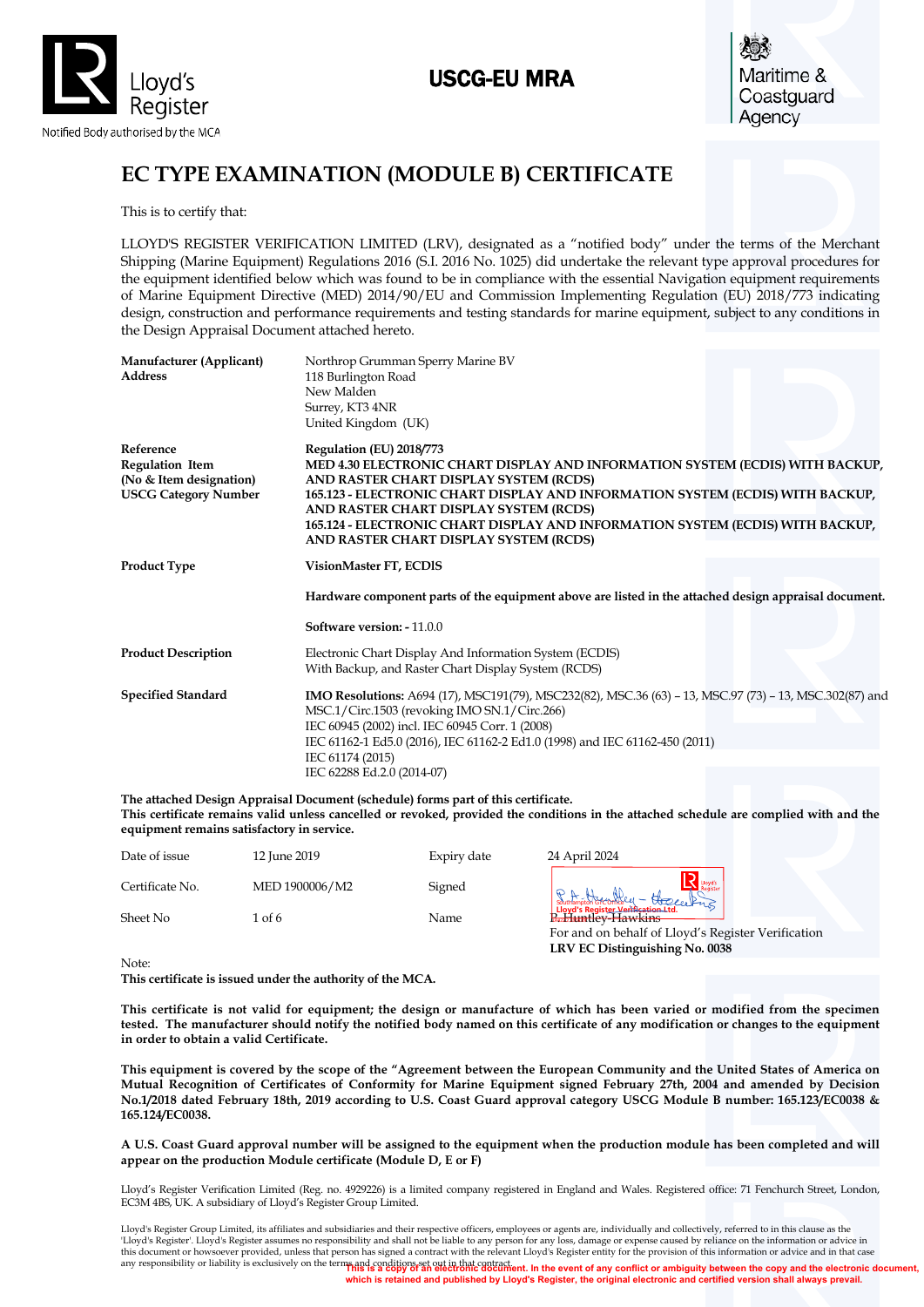

*71 Fenchurch Street, London, EC3M 4BS Telephone 020 7423 2416 Fax 020 7423 2053 Email med@lr.org*

Page 2 of 6 Document number MED 1900006/M2 Issue number 1

### **DESIGN APPRAISAL DOCUMENT**

| Date         | Ouote this reference on all future communications |
|--------------|---------------------------------------------------|
| 12 June 2019 | UKITSO/ETS/TA/PHH/WP35151589                      |

### **ATTACHMENT TO EC TYPE EXAMINATION (MODULE B) CERTIFICATE No. MED 1900006/M2**

The undernoted documents have been appraised for compliance with the relevant requirements of International Conventions and European Union legislation for the EC Type Examination of Marine Equipment for use on Merchant Ships Registered in the European Economic Area.

This Design Appraisal Document (schedule) forms part of the Certificate.

This Certificate is an amendment of Certificate No. MED 1900006/M1.

### **HARDWARE DETAILS**

Schedule 1 – Type numbers of processor and display unit. Processor – 65901AC, 65901AN, 65901AP, 65901AT, 65901AU and 65901AE (Dual), 65901AF (Dual) Display – 65926H, 65926P, 65926L (25.5") or 65823A, 65923C (23.1") or 65817G (19.0") PCIO Interface Unit – 65900AA or 65900AB Control Panel – 65903AF, 65903AG, 65903AH, 65903KF, 65903KG or 65903KH Security Device – 32SDR003, 32SDR004, 32SDR005, 32SDR006 or 32SDT003, 32SDT004, 32SDT005, 32SDT006 Integrated Tabletop Display – 65920BNAF, 65920BNAG, 65920BNBF or 65920BNBG, 65920BTAF, 65920BTAG, 65920BTBF or 65920BTBG

#### **NOTES**

- 1. An uninterpretable power supply must be incorporated in the system, the Sperry part number 65932721, 65932722 or 65932723 may be used
- 2. The 32SDR005 or 32SDT005 Multi-node security device allows operation of an integrated multi display ships bridge. A security string defines the product type on all nodes for a particular vessel's bridge operating plan. The product type must be set to ECDIS, ECDIS with Radar overlay or Total Watch as appropriate
- 3. The 32SDR006 or 32SDT006 Total Watch security device enables operation as a Multi-function workstation and allows the operator to switch between Chart Radar, ECDIS and conning display. This certificate only applies when the mode is set to ECDIS for a Total Watch system
- 4. This approval remains valid for Minor software amendments, as allowed by the 11.0.x numeric format, where written details of the modifications have been submitted to and accepted by the Notified Body
- 5. The ECDIS was tested with official IHO ENC Test data using the Seven C's chart engine and with SENC data supplied as part of C Map chart licensing. ARCS chart test data was used to check RCDS charts
- 6. The VisionMaster FT is certified for use as a back-up ECDIS only when connected to a main ECDIS running VisionMaster FT at the same version.
- 7. Image transfer to a Voyage Data Recorder via IEC 61162-450 Interface
- 8. Conformance with IHO S-52 'Specifications for Chart Content and Display Aspects of ECDIS' Edition 6.1(.1) and IHO S-52 Annex A 'IHO ECDIS Presentation Library' Edition 4.0(.2) was demonstrated using IHO S-64 'Instruction Manual for the use of IHO Test Data Sets in ECDIS' Edition 3.0.2

Schedule 2 – Ancillary Units Auxiliary PCIO Interface Unit for Dual – 65940AA Network Serial Interface – 4802181 External Serial Interface – 4801162 Course Mode Joystick - 4303153 Analogue Interface Assembly – 1982776 Network switch – RA00009746, RA 00004325 or RA 00014423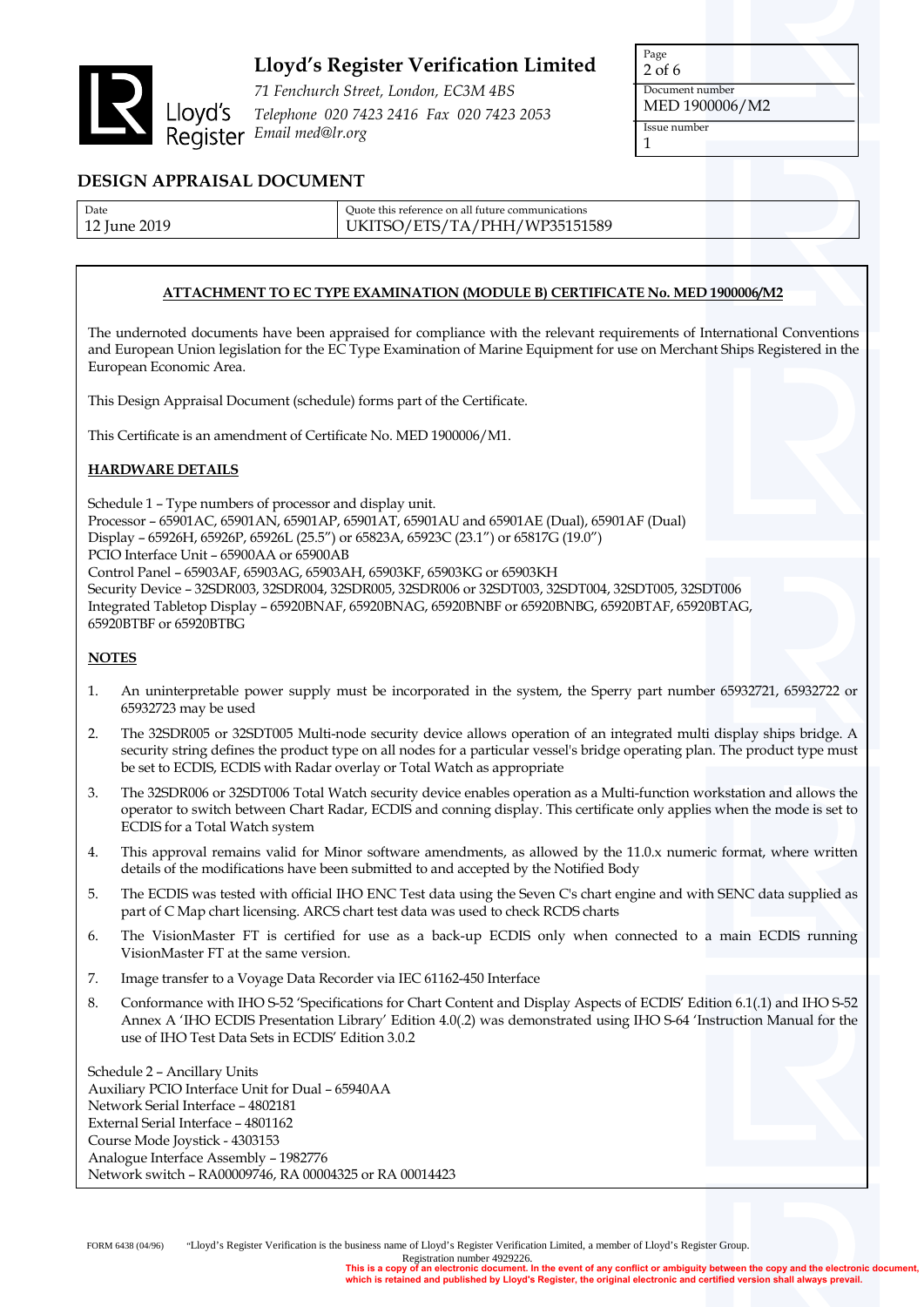

*71 Fenchurch Street, London, EC3M 4BS Telephone 020 7423 2416 Fax 020 7423 2053* Email media<br>
<sup>71</sup> Fenchurch Stree<br>
Lloyd's Telephone 020 742<br>
Register Email med@lr.org

Page 3 of 6 Document number MED 1900006/M2 Issue number 1

## **DESIGN APPRAISAL DOCUMENT**

| Date                    | Ouote this reference on all future communications |
|-------------------------|---------------------------------------------------|
| <sup>12</sup> June 2019 | UKITSO/ETS/TA/PHH/WP35151589                      |

#### **ATTACHMENT TO EC TYPE EXAMINATION (MODULE B) CERTIFICATE No. MED 1900006/M2**

Kit Format Units – 65900614, 65900615, 65900667, 65900668, 65900635 and 65900625 Digital Interface Unit – 65932605 Secure Maritime Gateway - 67050FA

### **APPROVAL / EXAMINED DOCUMENTATION**

| QINETIQ/D&TS/SES/TC0703744                                                            | 30.03.2007 |
|---------------------------------------------------------------------------------------|------------|
| QINETIQ/MS/EES/TC1001181                                                              | 26.03.2010 |
| Change Note 65901/075                                                                 | 14.03.2012 |
| Change Note 65920/027                                                                 | 30.05.2013 |
| Change Note JLR034 Issue 1                                                            | 01.08.2016 |
| Change Note JLR037 Issue 1                                                            | 28.10.2016 |
| Change Note JLR039 (SC4 EEPROM) Issue 2                                               | 14.03.2017 |
| Change Note JLR042                                                                    | 15.06.2017 |
| Change Note JLR043                                                                    | 26.06.2017 |
| Change Note JLR045 (VisionMaster 340 Pedestal Console)                                | 02.01.2018 |
| Change Note JLR047 (ISIC PCM4 Q87 (65901AF)                                           | 21.03.2018 |
| Change Note JLR048 (ISIC 65926P Display)                                              | 22.05.2018 |
| VisionMaster Technical File                                                           | 10.06.2015 |
| VMFT V7.0 Impact Assessment + Results                                                 | 18.02.2015 |
| VMFT V.8.0 Impact Assessment + Results                                                | 15.04.2016 |
| VMFT V9.0 Impact Assessment + Results                                                 | 20.03.2017 |
| IA-V10-NML-008 (Impact Assessment VMFT 10.0.0)                                        | 18.09.2017 |
| IA-V10.0.1-NML-009 (VMFT V10.0.1 Impact Assessment)                                   | 13.02.2018 |
| GA-V11-NML-002 (Gap Analysis IEC 61162-1 Ed. 4 to Ed. 5)                              | 18.10.2017 |
| IA-V11-NML-011 (Impact Assessment VMFT V11.0.0)                                       | 11.12.2018 |
| ECDIS User Guide, 65900012-13 Rev. C                                                  |            |
| VisionMaster Ships Manual 65900011V1-18 Rev A                                         |            |
| VisionMaster Ships Manual 65900011V2-18 Rev A                                         |            |
| DNV-GL Type Approval Certificate 20513-11HH                                           | 03.11.2016 |
| Hatteland Display, HD 26T22 MMD - IEC 60945 & IACS E10 Statement DOC205830-1-1-Rev. 3 | Undated    |
|                                                                                       |            |
| <b>TEST REPORTS</b>                                                                   |            |
| DANAK-196393                                                                          | 04.09.2002 |
| BO613465/1                                                                            | 24.12.2004 |
| DNV 2005-3112                                                                         | 14.03.2005 |
| ECDIS Monitor, LCD, Test Procedure and Report                                         | 13.04.2005 |
| DANAK-198181                                                                          | 23.12.2005 |
| DANAK-198236                                                                          | 20.01.2006 |
| JA 340-8596-4                                                                         | 16.03.2006 |
| JA 340-8596-2                                                                         | 08.05.2006 |
| JA 340-8596-1                                                                         | 14.07.2006 |
| <b>MET EMC19618-EN60945</b>                                                           | 28.08.2006 |
| <b>TL1016</b>                                                                         | 30.10.2006 |
| QINETIQ/D&TS/SS/CR0607592/1.0                                                         | 06.12.2006 |
| Sperry Marine Report 5000657                                                          | 28.06.2007 |
| BSH 46162/0040380/07                                                                  | 12.09.2007 |
| DANAK-198899 Revision 2                                                               | 10.12.2007 |

QINETIQ/EMEA/iX/CR070194/Issue 1.0 20.12.2007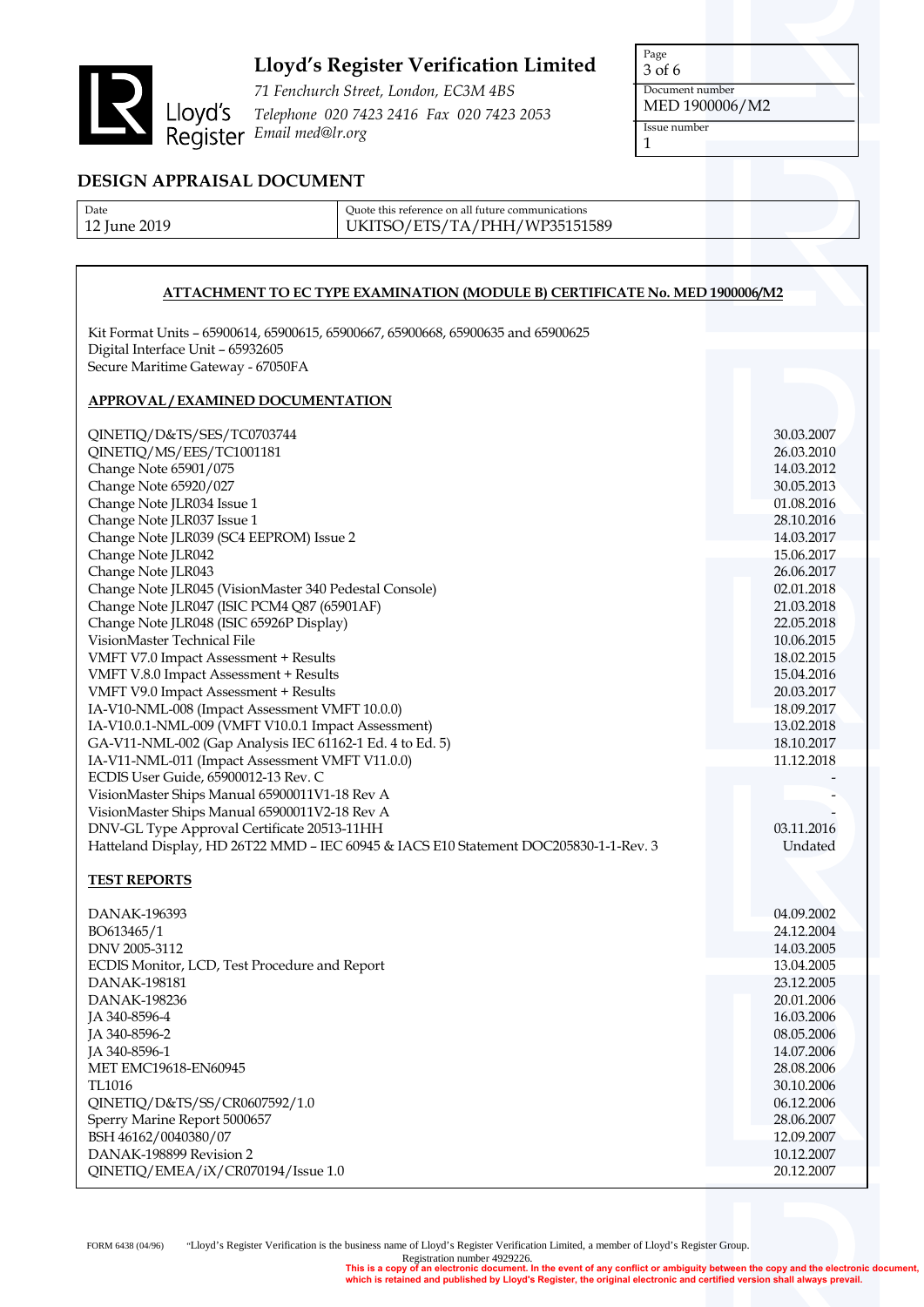

*71 Fenchurch Street, London, EC3M 4BS Telephone 020 7423 2416 Fax 020 7423 2053 Email med@lr.org*

Page 4 of 6 Document number MED 1900006/M2 Issue number 1

## **DESIGN APPRAISAL DOCUMENT**

| Date         |
|--------------|
| 12 June 2019 |

Quote this reference on all future communications UKITSO/ETS/TA/PHH/WP35151589

### **ATTACHMENT TO EC TYPE EXAMINATION (MODULE B) CERTIFICATE No. MED 1900006/M2**

| QINETIQ/EMEA/iX/CR0802757/Issue 1.1                            | 19.02.2008   |
|----------------------------------------------------------------|--------------|
| QINETIQ/EMEA/iX/CR0709724/2                                    | 06.03.2008   |
| DNV 2008-3142                                                  | 11.03.2008   |
| DNV 2008-3143                                                  | 11.03.2008   |
| QINETIQ/MS/EES/TSTR0801342/1                                   | 30.07.2008   |
| DANAK-1910255                                                  | 18.08.2008   |
| QINETIQ/MS/EES/TSTR0801840/1                                   | 02.09.2008   |
| DNV 2008-3464                                                  | 18.09.2008   |
| QinetiQ/MS/EES/TC0802918                                       | 17.10.2008   |
| QinetiQ/MS/EES/TC0803242                                       | 14.11.2008   |
| QinetiQ/MS/EES/TSTR0900216/1.0                                 | 29.01.2009   |
| QinetiQ/MS/EES/TSTR0900779/1.0                                 | 24.02.2009   |
| QinetiQ/MS/EES/TSTR0902273/1                                   | 03.06.2009   |
| TL1316                                                         | 29.06.2009   |
| QINETIQ/MS/EES/TC0905317                                       | 14.12.2009   |
| QINETIQ/MS/EES/TSTR0903808/3.0                                 | 14.12.2009   |
| TUV 75906944 Report 01 Issue 1                                 | 14.01.2010   |
| DANAK-1910681 Revision B                                       | 25.01.2010   |
| QinetiQ/MS/EES/TSTR1001283/DRAFTB                              | 26.04.2010   |
| DNV 2010-3124 rev. 2                                           | 13.08.2010   |
| QINETIQ/TEG/TECS/TSTR1000030                                   | 19.08.2010   |
| TUV 75909781 Report 02 Issue 1                                 | 24.08.2010   |
| QINETIQ/TEG/TECS/TSTR1000308                                   | 22.10.2010   |
| QINETIQ/TEG/TECS/TC1100272                                     | 02.02.2011   |
| QINETIQ/TEG/TECS/TSTR1100065                                   | 28.02.2011   |
| QINETIQ/TEG/TECS/TSTR1101456/1.0                               | 04.05.2011   |
| <b>DANAK 1911472</b>                                           | 18.07.2011   |
| QINETIQ/TEG/TECS/TSTR1102226                                   | 22.08.2011   |
| QINETIQ/MS/WD/TSTR1201598                                      | 03.07.2012   |
| <b>NEMKO E12140.01</b>                                         | 01.08.2012   |
| <b>DANAK 1912564</b>                                           | 02.11.2012   |
| TUV 75919870 Report 04 Issue 1.0                               | April 2013   |
| TUV 75921754 Report 01 Issue 1.0                               | April 2013   |
| TUV 75931934 Report 01 Issue 1.0                               | January 2014 |
| SP4P07869                                                      | 05.12.2014   |
| SP4P00022-2                                                    | 06.05.2014   |
| SP5P05969-1                                                    | 30.10.2015   |
| NEMKO 2.54678                                                  | 12.03.2014   |
| DNV 2013-3038                                                  | 03.04.2013   |
| TR-V9-NML-001 (PresLib 4.0 (.1) Test Report - C-MAP) Issue 4   | 19.04.2017   |
| TR-V9-NML-002 (PresLib 4.0 (.1) Test Report - SevenCs) Issue 3 | 19.04.2017   |
| TR-V10-NML-006 (S-52 PresLib 4.0(.2) Test Report) Issue 2      | 18.09.2017   |
| TR-V10-NML-003 (IEC 61174-2015 Test Report) Issue 3            | 11.10.2017   |
| TR-V10-NML-004 (IEC 62288-2014 Test Report) Issue: 2           | 18.09.2017   |
| VisionMaster FT Release 10.0.0 System Performance Test Report  | 04.09.2017   |
| SP6P03819-2                                                    | 13.09.2016   |
| APPLICA Test and Certification, 21009, rev 0                   | 10.02.2017   |
| Hatteland Display, DOC102352-4, rev 2                          | 03.04.2017   |
| Hatteland Display, DOC102351-1, rev 2                          | 05.04.2017   |
| Hatteland Display, DOC102352-3, rev 1                          | 11.11.2016   |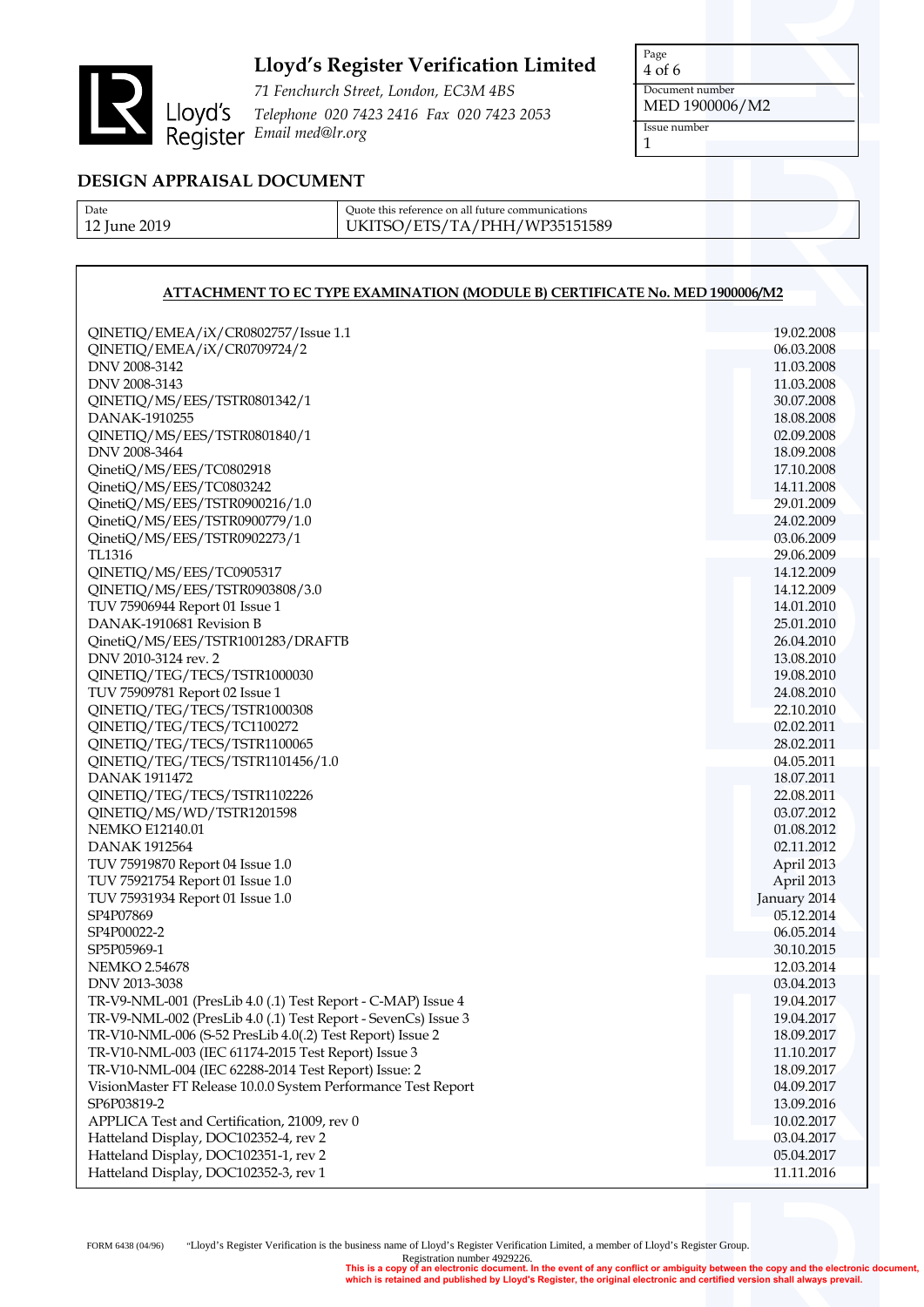

*71 Fenchurch Street, London, EC3M 4BS Telephone 020 7423 2416 Fax 020 7423 2053 Email Prencharch Street*<br>Email med@lr.org<br>Register Email med@lr.org

Page 5 of 6 Document number MED 1900006/M2 Issue number 1

## **DESIGN APPRAISAL DOCUMENT**

| Date         |  |
|--------------|--|
| 12 June 2019 |  |

Quote this reference on all future communications UKITSO/ETS/TA/PHH/WP35151589

### **ATTACHMENT TO EC TYPE EXAMINATION (MODULE B) CERTIFICATE No. MED 1900006/M2**

| TR-V10.0.1-NML-008 (IEC 61174 - 2015 Test Report)     | 12.02.2018 |
|-------------------------------------------------------|------------|
| TR-V10.0.1-NML-010 (IEC 62288 - 2014 Test Report)     | 12.02.2018 |
| TR-V10.0.1-NML-011 (MSC.302(87) Test Report)          | 12.02.2018 |
| TR-V10 0 1-NML-012 (System Performance Test) Issue 2  | 16.02.2018 |
| TR-V11-NML-015 (IEC 61162-1 - 2016 Test Report)       | 12.11.2018 |
| TR-V11-NML-016 (IEC 61174 - 2015 Test Report)         | 12.11.2018 |
| TR-V11-NML-017 (IEC 62288 - 2014 Test Report)         | 12.11.2018 |
| TR-V11-NML-019 (System Performance Test)              | 12.11.2018 |
| 103230862LHD-001 (Intertek Environmental Test Report) | 06.12.2017 |
| 103230862LHD-001 ISS 4 (Intertek EMC Test Report)     | 02.01.2018 |
| 416.095.1 (kmf_suv_magicnetgwr)                       | 17.06.2016 |
| 416.095.2 (kmf_klima_magicnetgwr)                     | 11.05.2016 |
| 416.095.3 (emc_nomatronics_magicnetgwr)               | 18.05.2016 |
| 962 (CSD_MagicNet)                                    | 08.03.2017 |
|                                                       |            |

### **CONDITIONS OF CERTIFICATION**

1. Production items of the subject equipment are to be manufactured in accordance with either an approved Production Quality Assurance system (Module D), a Product-Quality assurance system (Module E) or a Product Verification Process (Module F). The wheelmark cannot be affixed to the product until a conformity assessment module is in place

2. Each item, batch or lot of the equipment is to be issued with a "Declaration of Conformity" and have the "Mark of Conformity" affixed after a conformity assessment module is in place

#### **SOFTWARE VERSIONS**

11.0.0

#### **STANDARDS NOT APPLICABLE**

The following MED specified standards do not apply to this product:

IEC 61162-3 ed1.2 Consol. with am1 ed. 1.0 (2010-11) and am2 ed. 1.0 (2014-07) IEC 61162-460 ed1.0 (2015-08)